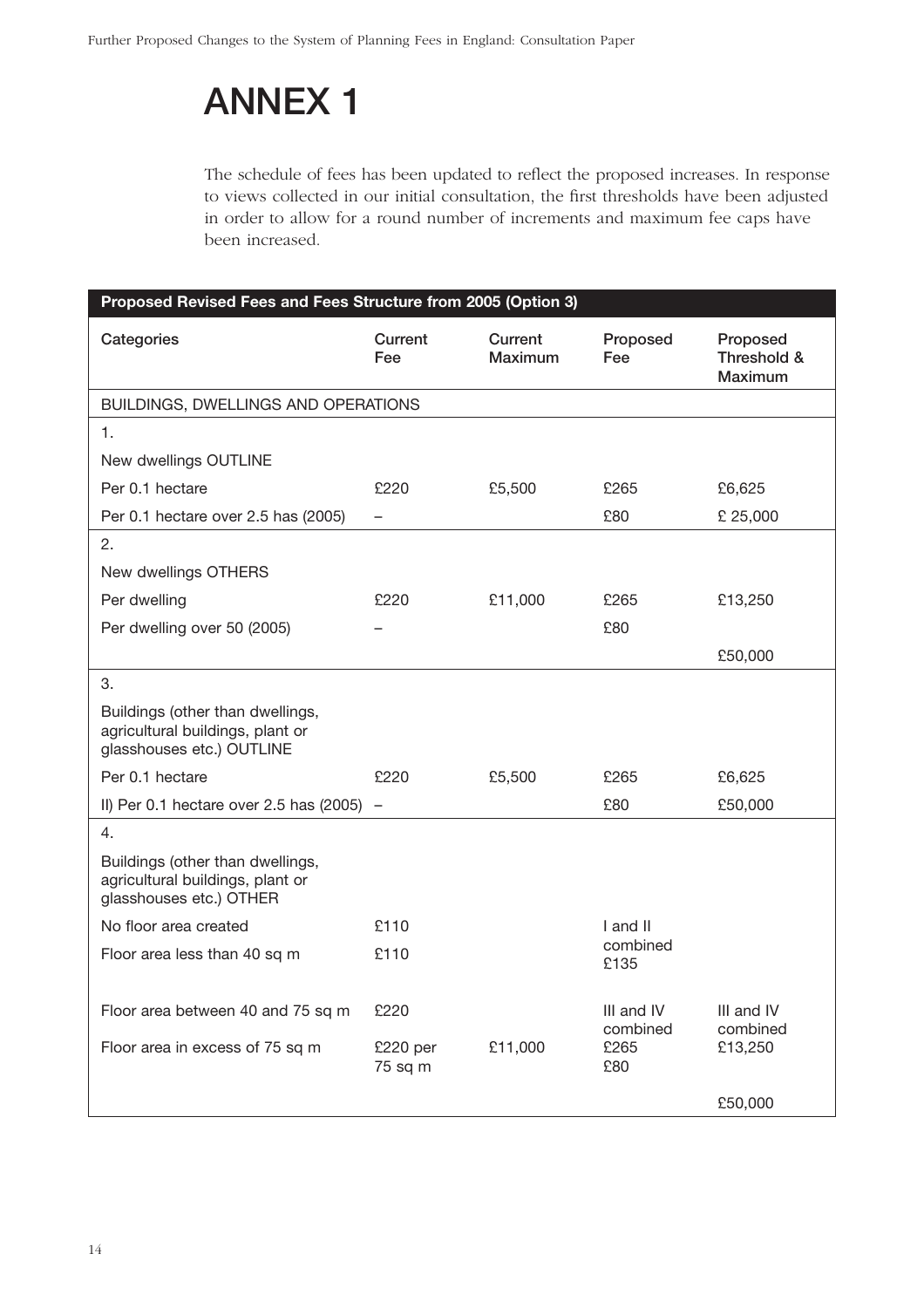| Proposed Revised Fees and Fees Structure from 2005 (Option 3)                                               |                     |                           |                        |                                    |  |
|-------------------------------------------------------------------------------------------------------------|---------------------|---------------------------|------------------------|------------------------------------|--|
| Categories                                                                                                  | Current<br>Fee      | Current<br><b>Maximum</b> | Proposed<br><b>Fee</b> | Proposed<br>Threshold &<br>Maximum |  |
| AGRICULTURAL AND HORTICULTURAL                                                                              |                     |                           |                        |                                    |  |
| 5.                                                                                                          |                     |                           |                        |                                    |  |
| Agricultural Buildings on agricultural<br>land (other than glasshouses)<br><b>OUTLINE</b>                   |                     |                           |                        |                                    |  |
| Per 0.1 hectare                                                                                             | £220                | £11,000                   | £265                   | £13,250                            |  |
| Per 0.1 hectare over 2.5 has (2005)                                                                         |                     |                           | £80                    | £50,000                            |  |
| 6.                                                                                                          |                     |                           |                        |                                    |  |
| Agricultural Buildings on agricultural<br>land (other than glasshouses) OTHER                               |                     |                           |                        |                                    |  |
| Floor area less than 465 sq m                                                                               | £40                 |                           | £50                    |                                    |  |
| Floor area between 465 sq m and<br>540 sq m                                                                 | £220                |                           | £265                   |                                    |  |
| Floor area in excess of 540 sq m                                                                            | £220 per<br>75 sq m | £11,000                   | £265 per<br>75 sq m    | £13,250                            |  |
| Floor area over 4215 sq m (2005)                                                                            |                     |                           | £80 per<br>75 sq m     | £50,000                            |  |
| 7.                                                                                                          |                     |                           |                        |                                    |  |
| Glasshouses on agricultural land                                                                            |                     |                           |                        |                                    |  |
| Floor area less than 465 sq m                                                                               | £40                 |                           | £50                    |                                    |  |
| Floor area in excess of 465sq m                                                                             | £1,235              |                           | £1,495                 |                                    |  |
| <b>OPERATIONS</b>                                                                                           |                     |                           |                        |                                    |  |
| 8.                                                                                                          |                     |                           |                        |                                    |  |
| Erection alteration or replacement of<br>plant and machinery                                                |                     |                           |                        |                                    |  |
| Per 0.1 hectare                                                                                             | £220                | £11,000                   | £265                   | £13,250                            |  |
| Per 0.1 hectare over 5 has (2005)                                                                           |                     |                           | £80                    | £50,000                            |  |
| 9.                                                                                                          |                     |                           |                        |                                    |  |
| Enlargement, improvement or<br>alteration of dwellings for<br>domestic purposes                             |                     |                           |                        |                                    |  |
| One dwelling                                                                                                | £110                |                           | £135                   |                                    |  |
| Two or more dwellings                                                                                       | £220                |                           | £265                   |                                    |  |
| 10.                                                                                                         |                     |                           |                        |                                    |  |
| Operations within residential curtilage<br>for domestic purposes (including<br>building gates, fences etc.) | £110                |                           | £135                   |                                    |  |
| 11.                                                                                                         |                     |                           |                        |                                    |  |
| Car parks, roads and access to<br>serve a single undertaking where<br>associated with existing use          | £110                |                           | £135                   |                                    |  |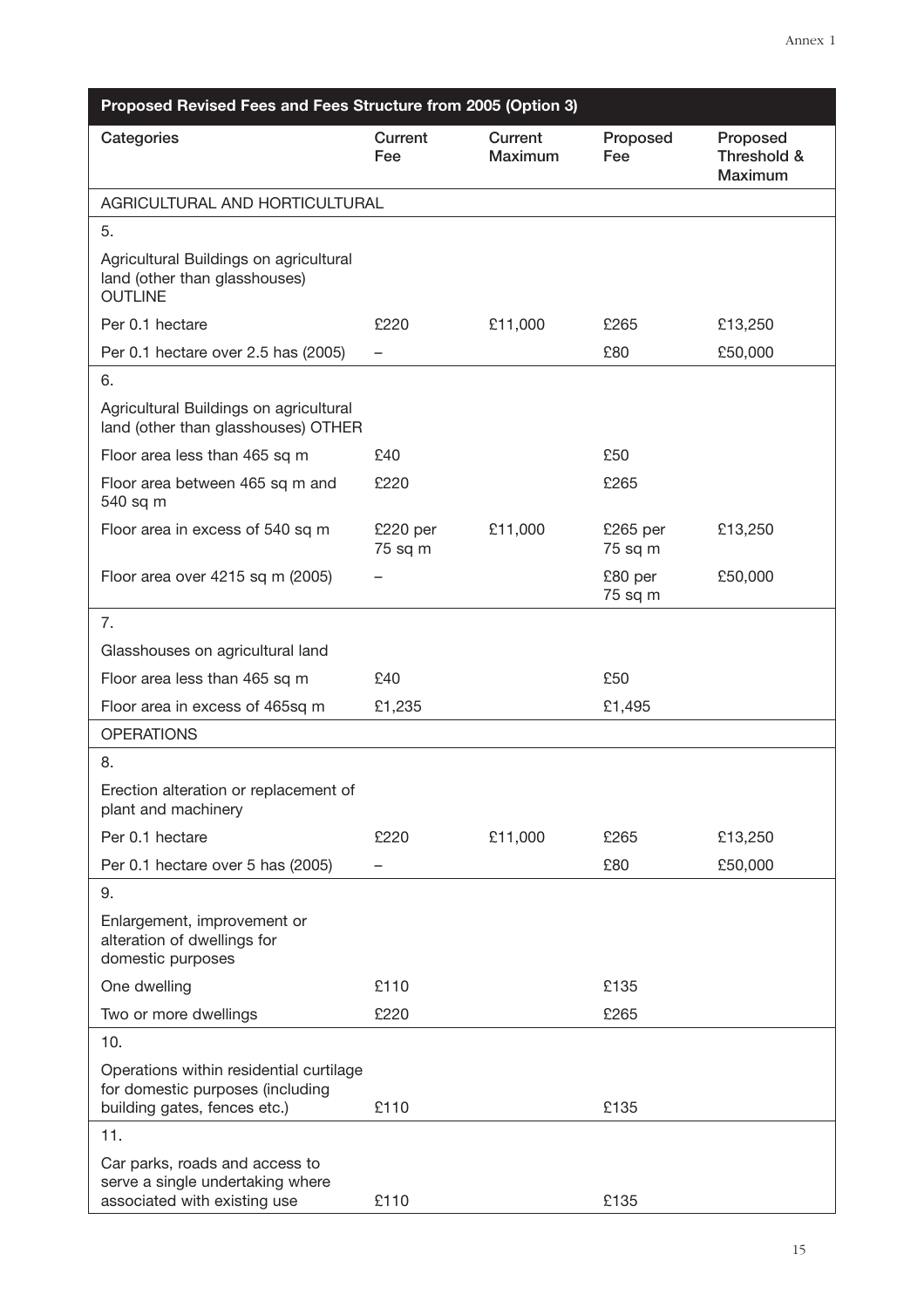| Proposed Revised Fees and Fees Structure from 2005 (Option 3)                                                                                                        |                |                           |                 |                                    |  |
|----------------------------------------------------------------------------------------------------------------------------------------------------------------------|----------------|---------------------------|-----------------|------------------------------------|--|
| Categories                                                                                                                                                           | Current<br>Fee | Current<br><b>Maximum</b> | Proposed<br>Fee | Proposed<br>Threshold &<br>Maximum |  |
| 12.                                                                                                                                                                  |                |                           |                 |                                    |  |
| Operations connected with<br>exploratory drilling for oil or gas                                                                                                     |                |                           |                 |                                    |  |
| Per 0.1 hectare                                                                                                                                                      | £220           | £16,500                   | £265            | £19,875                            |  |
| Per 0.1 hectare over 7.5 has (2005)                                                                                                                                  |                |                           | £80             | £50,000                            |  |
| 13.                                                                                                                                                                  |                |                           |                 |                                    |  |
| Operations not within above<br>categories - includes mineral<br>operations                                                                                           |                |                           |                 |                                    |  |
| Per 0.1 hectare                                                                                                                                                      | £110           | £16,500                   | £135            | £20,250                            |  |
| Per 0.1 hectare over 15 has (2005)                                                                                                                                   |                |                           | £80             | £50,000                            |  |
| Operations not within above<br>categories - other per 0.1 hectare                                                                                                    | £110           | £1,100                    | £135            | £1,350                             |  |
| <b>USES</b>                                                                                                                                                          |                |                           |                 |                                    |  |
| 14.                                                                                                                                                                  |                |                           |                 |                                    |  |
| Change of use of a building to one<br>or more dwellings - from existing<br>building to one or more dwellings,<br>and from other building to one or<br>more dwellings |                |                           |                 |                                    |  |
| Per extra dwelling                                                                                                                                                   | £220           | £11,000                   | £265            | £13,250                            |  |
| Per extra dwelling over 50 (2005)                                                                                                                                    |                |                           | £80             | £50,000                            |  |
| 15.                                                                                                                                                                  |                |                           |                 |                                    |  |
| Use for disposal of refuse or waste<br>minerals and open mineral storage                                                                                             |                |                           |                 |                                    |  |
| Per 0.1 hectare                                                                                                                                                      | £110           | £16,500                   | £135            | £20,250                            |  |
| Per 0.1 hectare over 15 has (2005)                                                                                                                                   |                |                           | £80             | £50,000                            |  |
| 16.                                                                                                                                                                  |                |                           |                 |                                    |  |
| Material change of use in land or<br>buildings other than above                                                                                                      | £220           |                           | £265            |                                    |  |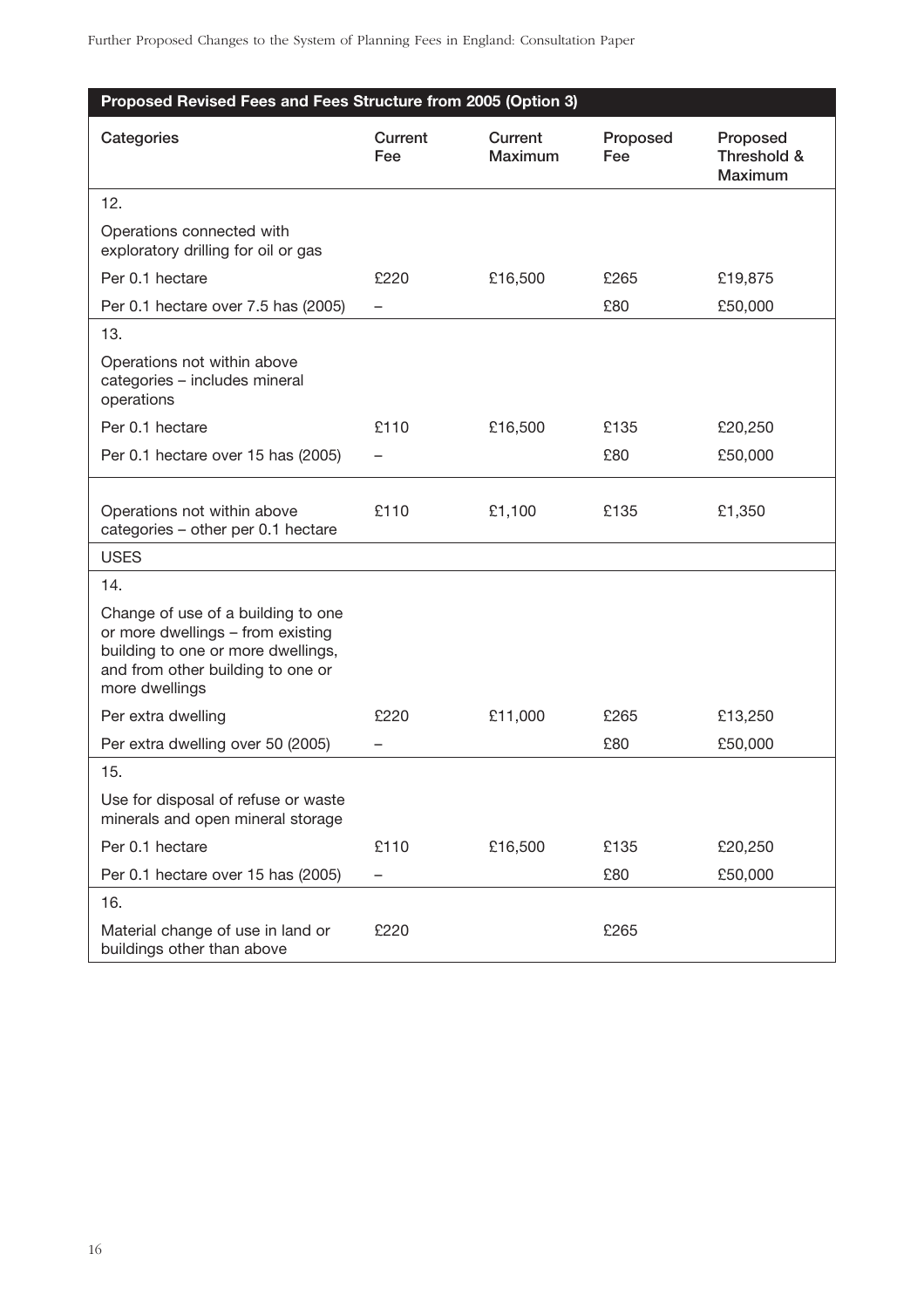| Proposed Revised Fees and Fees Structure from 2005 (Option 3)                                                                                                                              |                                   |                    |                                   |                                    |  |
|--------------------------------------------------------------------------------------------------------------------------------------------------------------------------------------------|-----------------------------------|--------------------|-----------------------------------|------------------------------------|--|
| Categories                                                                                                                                                                                 | Current<br>Fee                    | Current<br>Maximum | Proposed<br>Fee                   | Proposed<br>Threshold &<br>Maximum |  |
| <b>ADVERTISEMENTS</b>                                                                                                                                                                      |                                   |                    |                                   |                                    |  |
| 17.                                                                                                                                                                                        |                                   |                    |                                   |                                    |  |
| Advertisements                                                                                                                                                                             |                                   |                    |                                   |                                    |  |
| I) on business premises or other land £60<br>within the business curtilage relating<br>to nature of business, goods sold,<br>services provided, or name of<br>persons undertaking business |                                   |                    | I and II<br>combined<br>£75       |                                    |  |
| II) sign relating to business in the<br>locality but not visible from that site                                                                                                            | £60                               |                    |                                   |                                    |  |
| 18.                                                                                                                                                                                        |                                   |                    |                                   |                                    |  |
| All other advertisements                                                                                                                                                                   | £220                              |                    | £265                              |                                    |  |
| <b>OTHER</b>                                                                                                                                                                               |                                   |                    |                                   |                                    |  |
| 19.                                                                                                                                                                                        |                                   |                    |                                   |                                    |  |
| Certificate                                                                                                                                                                                |                                   |                    |                                   |                                    |  |
| of existing use or development                                                                                                                                                             | As for<br>planning<br>application |                    | As for<br>planning<br>application |                                    |  |
| of proposed use or development                                                                                                                                                             | 50% of<br>planning<br>application |                    | 50% of<br>planning<br>application |                                    |  |
| 20.                                                                                                                                                                                        |                                   |                    |                                   |                                    |  |
| Prior approval application                                                                                                                                                                 | £40                               |                    | £50                               |                                    |  |
| Installation of a radio mast, radio<br>equipment, housing or public callbox                                                                                                                | £220                              |                    | £265 (but see<br>paras 24-25)     |                                    |  |
| 21.                                                                                                                                                                                        |                                   |                    |                                   |                                    |  |
| Variation or removal of a condition                                                                                                                                                        | £110                              |                    | £135                              |                                    |  |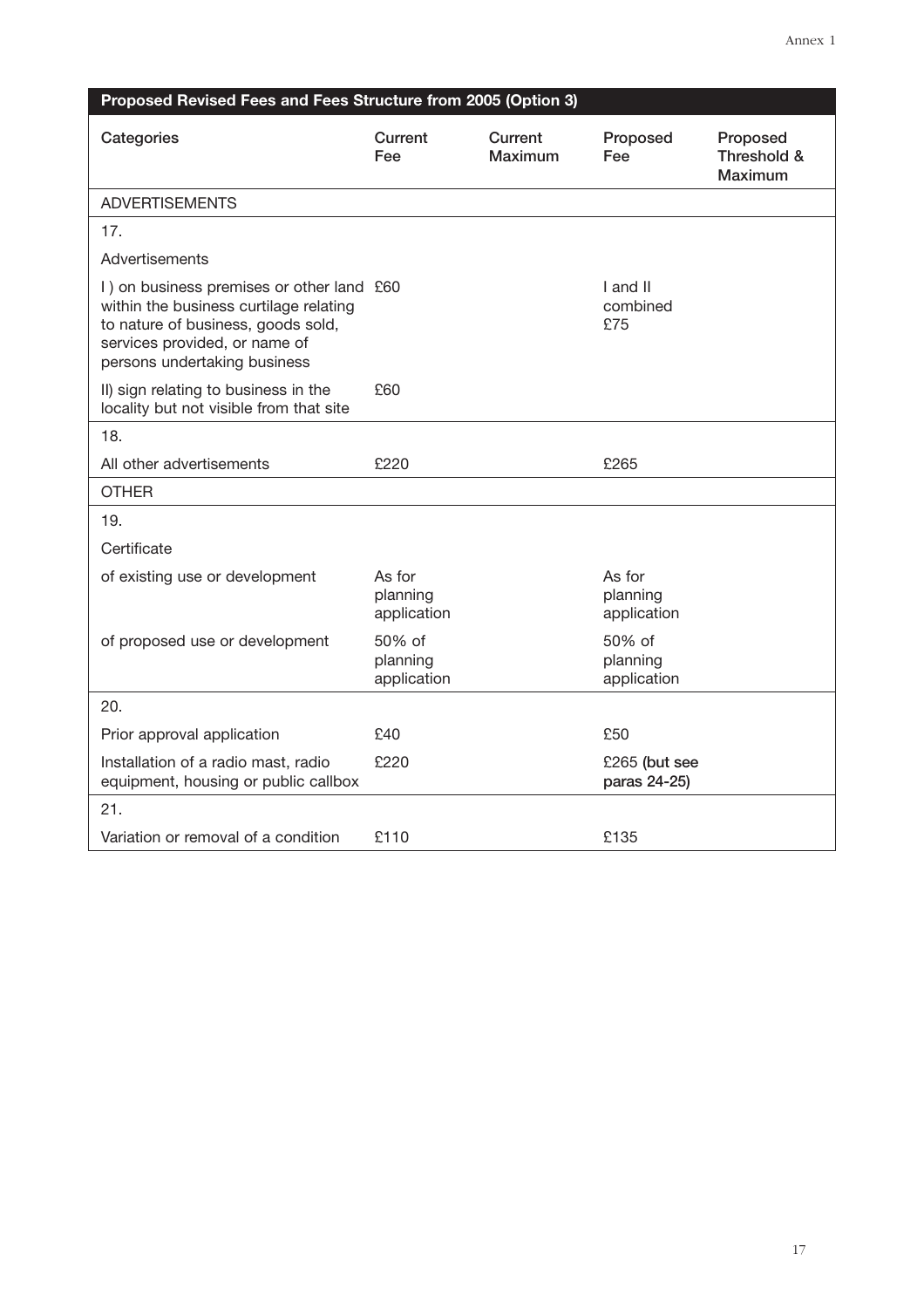## **ANNEX 2**

| Proposals in the Previous Consultation Paper of September 2004 (now Option 2)                     |                          |                    |                                |                                    |  |
|---------------------------------------------------------------------------------------------------|--------------------------|--------------------|--------------------------------|------------------------------------|--|
| Categories                                                                                        | Current<br>Fee           | Current<br>Maximum | Proposed<br>Fee                | Proposed<br>Threshold &<br>Maximum |  |
| BUILDINGS, DWELLINGS AND OPERATIONS                                                               |                          |                    |                                |                                    |  |
| 1.                                                                                                |                          |                    |                                |                                    |  |
| New dwellings OUTLINE                                                                             |                          |                    |                                |                                    |  |
| Per 0.1 hectare                                                                                   | £220                     | £5,500             | £240                           | £6,000                             |  |
| Per 0.1 hectare over 2.5 has (2005)                                                               | $\overline{\phantom{0}}$ |                    | £80                            | £13,800                            |  |
| 2.                                                                                                |                          |                    |                                |                                    |  |
| New dwellings OTHERS                                                                              |                          |                    |                                |                                    |  |
| Per dwelling                                                                                      | £220                     | £11,000            | £240                           | £13,800                            |  |
| Per dwelling over 50 (2005)                                                                       |                          |                    | £80                            | £28,500                            |  |
| 3.                                                                                                |                          |                    |                                |                                    |  |
| Buildings (other than dwellings,<br>agricultural buildings, plant or<br>glasshouses etc.) OUTLINE |                          |                    |                                |                                    |  |
| Per 0.1 hectare                                                                                   | £220                     | £5,500             | £240                           | £6,000                             |  |
| II) Per 0.1 hectare over 2.5 has $(2005)$ -                                                       |                          |                    | £80                            | £28,500                            |  |
| 4.                                                                                                |                          |                    |                                |                                    |  |
| Buildings (other than dwellings,<br>agricultural buildings, plant or<br>glasshouses etc.) OTHER   |                          |                    |                                |                                    |  |
| No floor area created                                                                             | £110                     |                    | I and II<br>combined<br>£120   |                                    |  |
| Floor area less than 40 sq m                                                                      | £110                     |                    | III and IV<br>combined<br>£240 |                                    |  |
| Floor area between 40 and 75 sq m                                                                 | £220                     |                    |                                |                                    |  |
| Floor area in excess of 75 sq m                                                                   | £220 per                 | £11,000            | £80                            | £13,800                            |  |
|                                                                                                   | 75 sq m                  |                    |                                | £28,500                            |  |
| BUILDINGS, DWELLINGS AND OPERATIONS                                                               |                          |                    |                                |                                    |  |
| 5.                                                                                                |                          |                    |                                |                                    |  |
| Agricultural Buildings on agricultural<br>land (other than glasshouses)<br><b>OUTLINE</b>         |                          |                    |                                |                                    |  |
| Per 0.1 hectare                                                                                   | £220                     | £11,000            | £240                           | £13,800                            |  |
| Per hectare over 2.5 has (2005)                                                                   |                          |                    | £80                            | £28,500                            |  |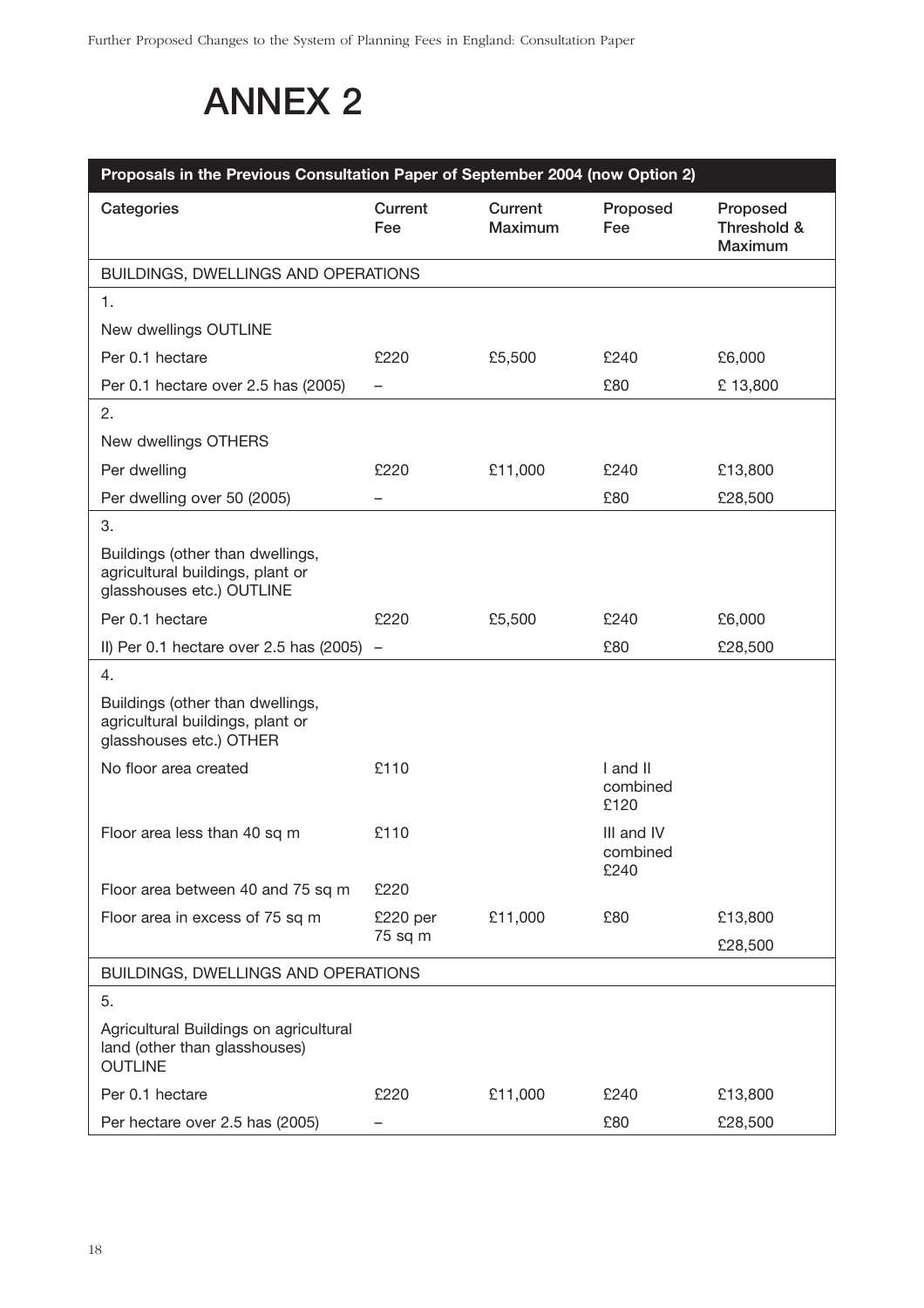| Proposals in the Previous Consultation Paper of September 2004 (now Option 2)                               |                     |                    |                    |                                    |  |
|-------------------------------------------------------------------------------------------------------------|---------------------|--------------------|--------------------|------------------------------------|--|
| Categories                                                                                                  | Current<br>Fee      | Current<br>Maximum | Proposed<br>Fee    | Proposed<br>Threshold &<br>Maximum |  |
| 6.                                                                                                          |                     |                    |                    |                                    |  |
| Agricultural Buildings on agricultural<br>land (other than glasshouses) OTHER                               |                     |                    |                    |                                    |  |
| Floor area less than 465 sq m                                                                               | £40                 |                    | £45                |                                    |  |
| Floor area between 465 sq m and<br>540 sq m                                                                 | £220                |                    | £240               |                                    |  |
| Floor area in excess of 540 sq m                                                                            | £220 per<br>75 sq m | £11,000            | £240               | £13,800                            |  |
| Floor area over 4215 sq m (2005)                                                                            |                     |                    | £80 per<br>75 sq m | £28,500                            |  |
| 7.                                                                                                          |                     |                    |                    |                                    |  |
| Glasshouses on agricultural land                                                                            |                     |                    |                    |                                    |  |
| Floor area less than 465 sq m                                                                               | £40                 |                    | £45                |                                    |  |
| Floor area in excess of 465sq m                                                                             | £1,235              |                    | £1,345             |                                    |  |
| <b>OPERATIONS</b>                                                                                           |                     |                    |                    |                                    |  |
| 8.                                                                                                          |                     |                    |                    |                                    |  |
| Erection alteration or replacement of<br>plant and machinery                                                |                     |                    |                    |                                    |  |
| Per 0.1 hectare                                                                                             | £220                | £11,000            | £240               | £13,800                            |  |
| Per 0.1 hectare over 5 has (2005)                                                                           |                     |                    | £80                | £28,500                            |  |
| 9.                                                                                                          |                     |                    |                    |                                    |  |
| Enlargement, improvement or<br>alteration of dwellings for<br>domestic purposes                             |                     |                    |                    |                                    |  |
| One dwelling                                                                                                | £110                |                    | £120               |                                    |  |
| Two or more dwellings                                                                                       | £220                |                    | £240               |                                    |  |
| 10.                                                                                                         |                     |                    |                    |                                    |  |
| Operations within residential curtilage<br>for domestic purposes (including<br>building gates, fences etc.) | £110                |                    | £120               |                                    |  |
| 11.                                                                                                         |                     |                    |                    |                                    |  |
| Car parks, roads and access to<br>serve a single undertaking where                                          |                     |                    |                    |                                    |  |
| associated with existing use                                                                                | £110                |                    | £120               |                                    |  |
| 12.                                                                                                         |                     |                    |                    |                                    |  |
| Operations connected with<br>exploratory drilling for oil or gas                                            |                     |                    |                    |                                    |  |
| Per 0.1 hectare                                                                                             | £220                | £16,500            | £240               | £18,000                            |  |
| Per 0.1 hectare over 7.5 has (2005)                                                                         |                     |                    | £80                | £28,500                            |  |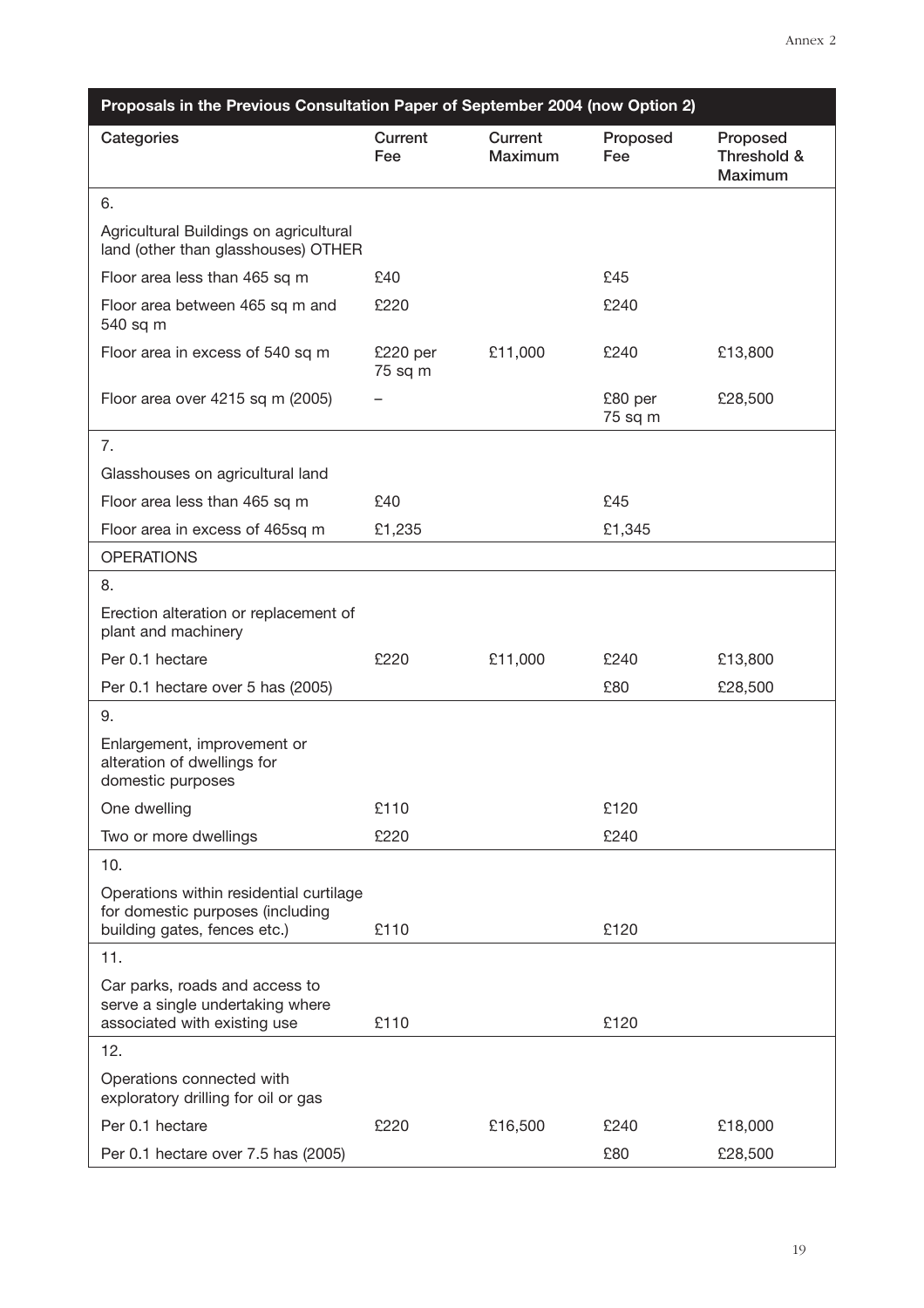| Proposals in the Previous Consultation Paper of September 2004 (now Option 2)                                                                                                              |                |                           |                                      |                                           |  |
|--------------------------------------------------------------------------------------------------------------------------------------------------------------------------------------------|----------------|---------------------------|--------------------------------------|-------------------------------------------|--|
| Categories                                                                                                                                                                                 | Current<br>Fee | Current<br><b>Maximum</b> | Proposed<br>Fee                      | Proposed<br>Threshold &<br><b>Maximum</b> |  |
| 13.                                                                                                                                                                                        |                |                           |                                      |                                           |  |
| Operations not within above<br>categories - includes mineral<br>operations                                                                                                                 |                |                           |                                      |                                           |  |
| Per 0.1 hectare                                                                                                                                                                            | £110           | £16,500                   | £120                                 | £18,000                                   |  |
| Per 0.1 hectare over 15 has (2005)                                                                                                                                                         |                |                           | £80                                  | £28,500                                   |  |
| Operations not within above<br>categories - other                                                                                                                                          |                |                           |                                      |                                           |  |
| Per 0.1 hectare                                                                                                                                                                            | £110           | £1,100                    | £120                                 | £1,350                                    |  |
| <b>USES</b>                                                                                                                                                                                |                |                           |                                      |                                           |  |
| 14.                                                                                                                                                                                        |                |                           |                                      |                                           |  |
| Change of use of a building to one or<br>more dwellings - from existing<br>building to one or more dwellings,<br>and from other building to one or<br>more dwellings                       |                |                           |                                      |                                           |  |
| Per extra dwelling                                                                                                                                                                         | £220           | £11,000                   | £240                                 | £13,800                                   |  |
| Per extra dwelling over 50 (2005)                                                                                                                                                          |                |                           | £80                                  | £28,500                                   |  |
| 15.                                                                                                                                                                                        |                |                           |                                      |                                           |  |
| Use for disposal of refuse or waste<br>minerals and open mineral storage                                                                                                                   |                |                           |                                      |                                           |  |
| Per 0.1 hectare                                                                                                                                                                            | £220           | £16,500                   | £240                                 | £18,000                                   |  |
| Per 0.1 hectare over 7.5 has (2005)                                                                                                                                                        |                |                           | £80                                  | £28,500                                   |  |
| 16.                                                                                                                                                                                        |                |                           |                                      |                                           |  |
| Material change of use in land or<br>buildings other than above                                                                                                                            | £220           |                           | £240                                 |                                           |  |
| <b>ADVERTISEMENTS</b>                                                                                                                                                                      |                |                           |                                      |                                           |  |
| 17.                                                                                                                                                                                        |                |                           |                                      |                                           |  |
| Advertisements                                                                                                                                                                             |                |                           |                                      |                                           |  |
| I) on business premises or other land £60<br>within the business curtilage relating<br>to nature of business, goods sold,<br>services provided, or name of<br>persons undertaking business |                |                           | $I, II$ and $III$<br>combined<br>£65 |                                           |  |
| Sign relating to business in the<br>locality but not visible from that site                                                                                                                | £60            |                           |                                      |                                           |  |
| III) advertisments for listed building<br>consents (2005)                                                                                                                                  |                |                           |                                      |                                           |  |
| 18.                                                                                                                                                                                        |                |                           |                                      |                                           |  |
| All other advertisements                                                                                                                                                                   | £220           |                           | £240                                 |                                           |  |